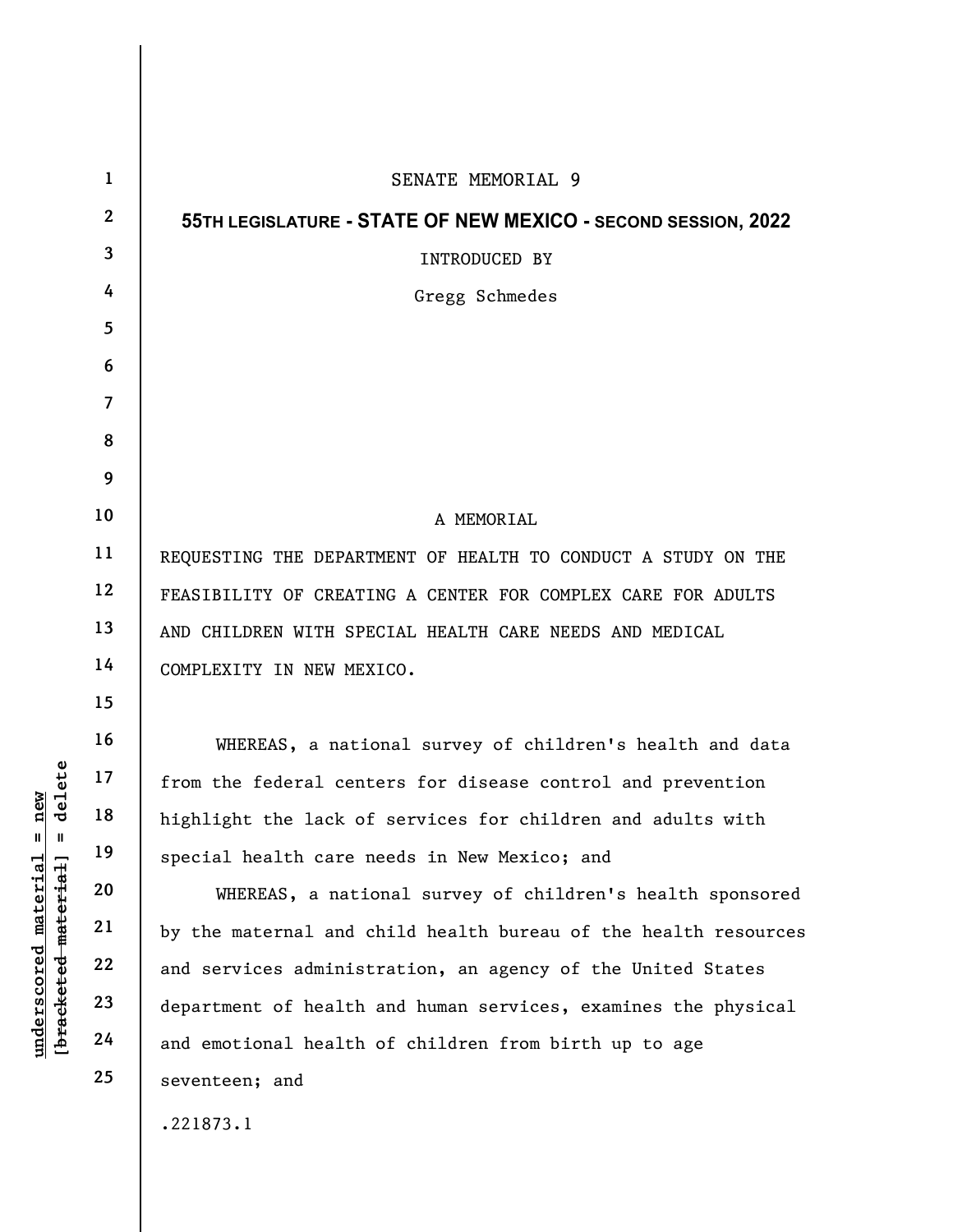WHEREAS, the 2018-2019 national survey of children's health estimates that there are ninety thousand nine hundred twenty-four children or youths with special health care needs in New Mexico, or eighteen and seven-tenths percent of the state's population of children seventeen and younger; and

WHEREAS, information from the federal centers for disease control and prevention states that twenty-eight percent of adults, or four hundred sixty thousand three hundred fifty-five individuals with disabilities in New Mexico, have some sort of functional limitations; and

WHEREAS, these children, youth and adults would benefit from a freestanding medical facility where they could be seen, transitioned or transferred to adult care and continue receiving medical care as adults; and

WHEREAS, there are few systems and resources available in New Mexico to aid pediatric and adult health care providers and children, youth and adults with special health care needs or medical complexities and their families; and

WHEREAS, it would be more financially sound to keep the health care of New Mexicans with disabilities within the state; and

UNEREAS, it would be also their families and their needs at all ph<br>
whereas, it would be alth care of New Me<br>
whereas, it would be alth care of New Me<br>
whereas, children<br>
23<br>
their families lack a<br>
their needs at all ph WHEREAS, children, youth and adults with disabilities and their families lack a freestanding health care facility where their needs at all phases of life can be met; and

> WHEREAS, research has shown that the lack of effective .221873.1  $- 2 -$

1

2

3

4

5

6

7

8

9

10

11

12

13

14

15

16

17

18

19

20

21

22

23

24

25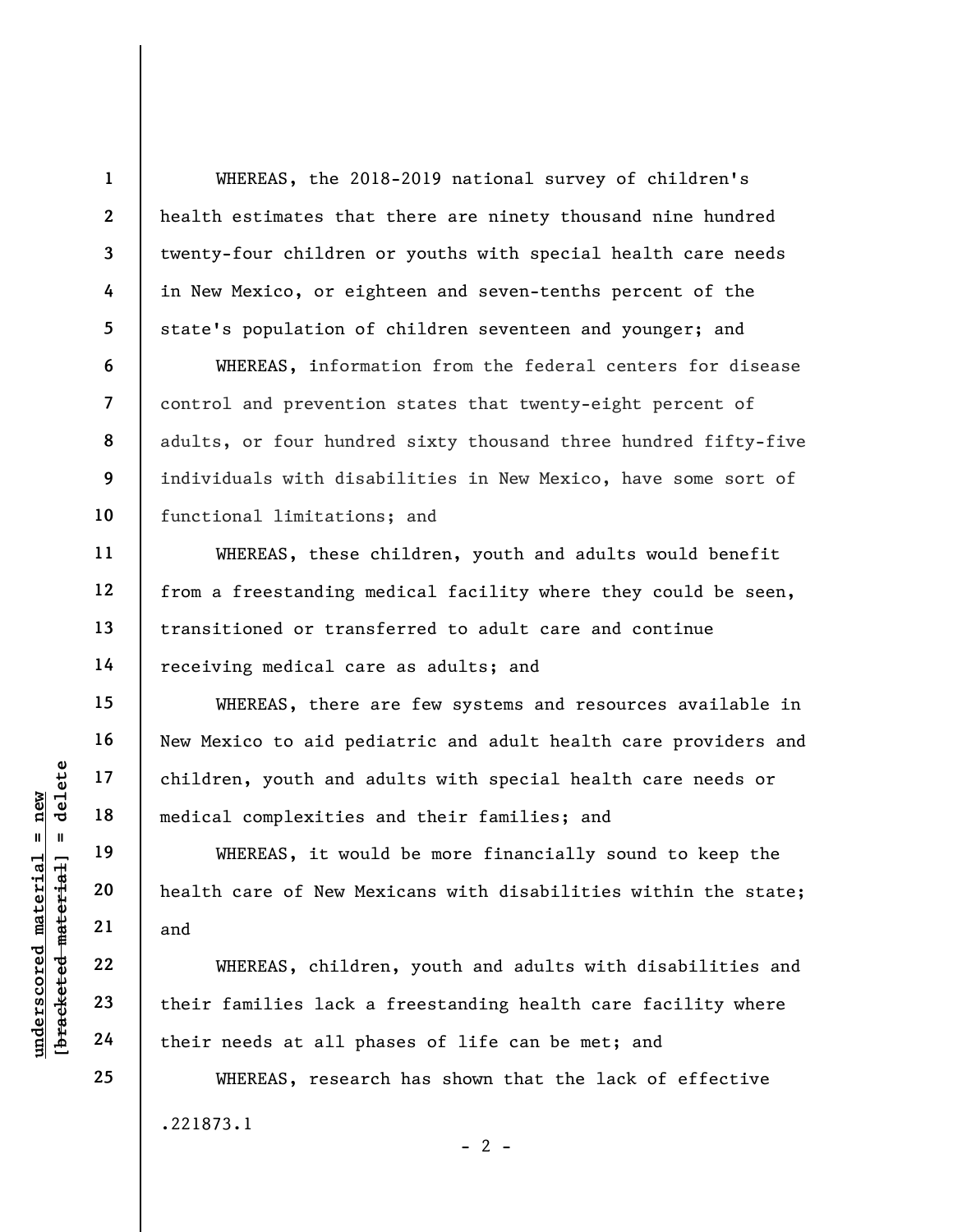health care, transition and transfer services and adult health care services as well as fragmentation of care has a negative impact on the health of patients throughout their life spans; and

WHEREAS, optimal health care is achieved when each person, at every age, receives medically and developmentally appropriate care;

NOW, THEREFORE, BE IT RESOLVED BY THE SENATE OF THE STATE OF NEW MEXICO that the department of health be requested to conduct a study to assess the feasibility of creating a freestanding center for complex care for the children, youth and adults of New Mexico, where they may obtain excellence in care for their special health care needs and medical complexities; and

BE IT FURTHER RESOLVED that the department of health be requested to consider:

underscored material material end of all ages with the ways such a center of all ages with the ways such a center of all ages with the ways such a center of all ages with the people of all ages with the people of all ages A. the feasibility of a center for complex care and the ways such a center could benefit and provide access for people of all ages with special needs and medical complexity from across New Mexico, including using telehealth services;

B. strategies to address the shortage of physicians, therapists and other providers who are needed to care for children, youth and adults with special needs and medical complexity;

C. changes to existing policies, programs or .221873.1

 $-3 -$ 

1

2

3

4

5

6

7

8

9

10

11

12

13

14

15

16

17

18

19

20

21

22

23

24

25